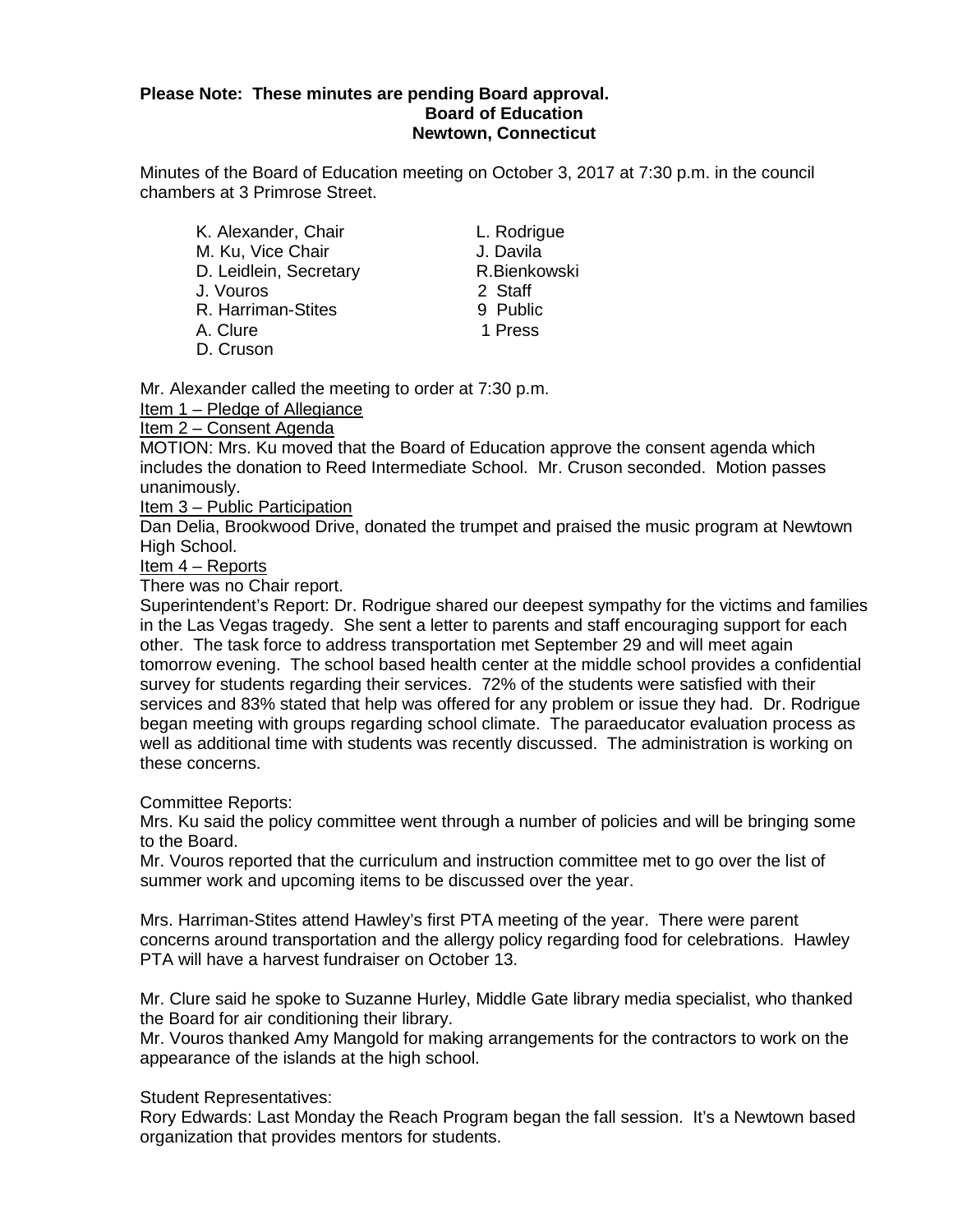Talia Hankin: The high school will be hosting a financial aid night next Monday. Rory: The college application process is continuing. They are working to organize a blood drive at the end of month to help supply relief to Texas and Puerto Rico.

Talia: Field trips have started including lab field trips with environmental students.

Rory: We've had big wins with sports and girls soccer is undefeated. Boys lacrosse participated in a 4K walk for victims of domestic violence.

Talia: The club fair is October 4.

### Item 5 – Old Business

High School Auditorium Update:

Mr. Mitchell said construction is completed and they are going through the punch list items now but most have been resolved**.** The painting has left a lot to be desired and we will hire another group if we need to. To get the final CO we have to do an emergency power test but have to shut off the entire building to do it so it will be done over Christmas break.

Ms. Hiscavich said that phase 2 work is moving along as planned with the gala opening set for January 5. She attended the high school PTA meeting and took those who attended on a tour of the auditorium which was well received.

Mr. Vouros said there are reports that because of phase 1 inadequacies money from phase 2 has to be moved over to phase 1.

Mr. Mitchell said that was not true. The money moved has to do with some phase 1 work that had to be done in phase 2. It doesn't affect the completion of phase 2 work.

Mr. Vouros said that lighting installation was questioned.

Mr. Mitchell said the lights were installed front to back instead of side to side because it wasn't picked up. We took money from phase 2 to take care of that at an amount of \$15,000.

Mr. Vouros was concerned that this was not picked up and that it had nothing to do with us. Mr. Mitchell said it was a lack of coordination on the construction documents and was not picked up so now it has to be corrected.

Mrs. Harriman-Stites said it was important for the public to understand who made the mistake. Mr. Mitchell said it was the professional services team's mistake.

Mrs. Harriman-Stites stated that she has asked about additional costs and told there weren't any according to DPM. We are getting a lot of pushback from the public on this project. She feels like our hands are tied as it isn't our project. We've asked questions for months. It isn't Ms. Hiscavich's job to do all she does. What was DPM's role and what recourse do we have for them not doing their job? \$15,000 could pay for a lot in phase 2. She feels we have no control over this project.

Mrs. Leidlein said that if we are paying for work in phase 1 with phase 2 money and still getting work done in phase 2, what was the amount we asked for in phase 2? Mr. Alexander specifically asked what DPM's role was in this project.

Mr. Mitchell stated that DMP acts as the owner's rep between the town, the project team and the state with the primary role of getting all state paperwork in for our reimbursement. They also attend job meetings and make sure the project is reported back to the town. Mrs. Harriman-Stites asked who the town was.

Mr. Mitchell said they report to Bob Tait and PB&S.

Mr. Vouros asked for clarification that we had no say in hiring that firm.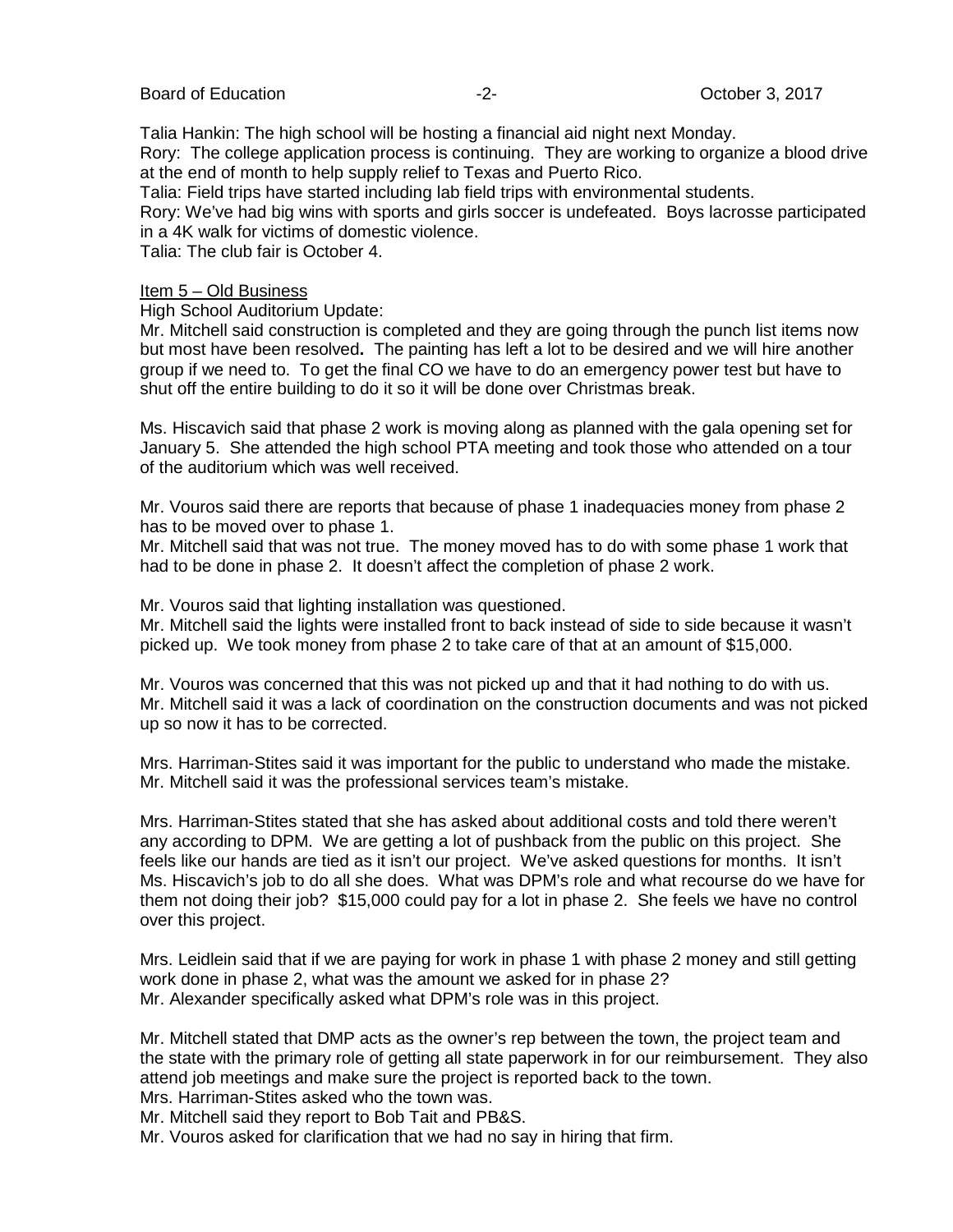Board of Education **-3-** Alternative Controllery of Corporation of Education and Table 3, 2017

Mr. Mitchell said they were hired by the town. DMP did not go through the Board of Education. Mr. Clure said that wasn't what was said at the Board of Selectman meeting last night. They said we hired them.

Mr. Mitchell said the Town of Newtown owns the schools, floats the bonds and pays for the projects. The Board of Education is the user group so the auditorium was your project.

Mr. Clure asked if we aren't happy with their work what recourse we had.

Mr. Mitchell said you would go to Pat Llodra and Bob Tait with complaints. They would review the contract with the town attorney.

Mr. Clure asked for clarification of the financial information in the report. He asked where the phase 3 cost came from as well as additional costs and reimbursement allowances. What does that cover?

Mr. Alexander said those phases are not related to our phasing of the project.

Mr. Clure asked if they were finished.

Mr. Mitchell said they only have to provide information for the ED forms that have to go in and then the project is done.

Mr. Clure asked if he had a contract that breaks down the additional costs in the report. Mr. Mitchell said the town attorney does.

Mr. Cruson said he is disheartened that we still run into issues. With painting issues he didn't know there was any recourse. Are there any other delays or recourses due to the way things were handled?

Mr. Mitchell said they discussed that with the town attorney.

Mr. Vouros stated that when the painting started and it was noticed it was inferior why were they not stopped. We are paying someone who allowed these inadequacies to occur. He asked Ms. Hiscavich what we are not getting in phase 2 that we thought we were getting.

Ms. Hiscavich said the dollar figure was not enough to do the project properly which is why we needed a second request for phase 2. There has not been a lot of communication and no project meetings as promised. She has been working with Mr. Mitchell and Mr. Faiella and sharing information with the high school administration and Mr. Bienkowski. The painting is sloppy and the sheetrock work is not what it should be. The work is shoddy. PB&S are working on it. We've paid a lot of people to work on the project.

Dr. Rodrigue thanked Ms. Hiscavich. We have been in contact with the town and Mr. Bienkowski sent an email regarding our concerns.

Mr. Bienkowski said he expressed concern to all parties regarding paying the contractors and to Bob Tait today. Payment to Newfield will be held up if issues are not corrected in the amount of \$692,000. There is also retainage of funds and remaining invoices after that amount is paid for about \$290,000. We can insist problems be addressed. Regarding the lights we got a proposal from a contractor doing audiovisual for \$19,000. He approved it to come out of phase 2 funds because the work has to be done. We received favorable low bids so these gave us some flexibility. The lighting and assisted listening devices will be in phase 2.

Ms. Hiscavich said we have a room for the AV racks but the ones ordered will not fit so we are looking for an exchange.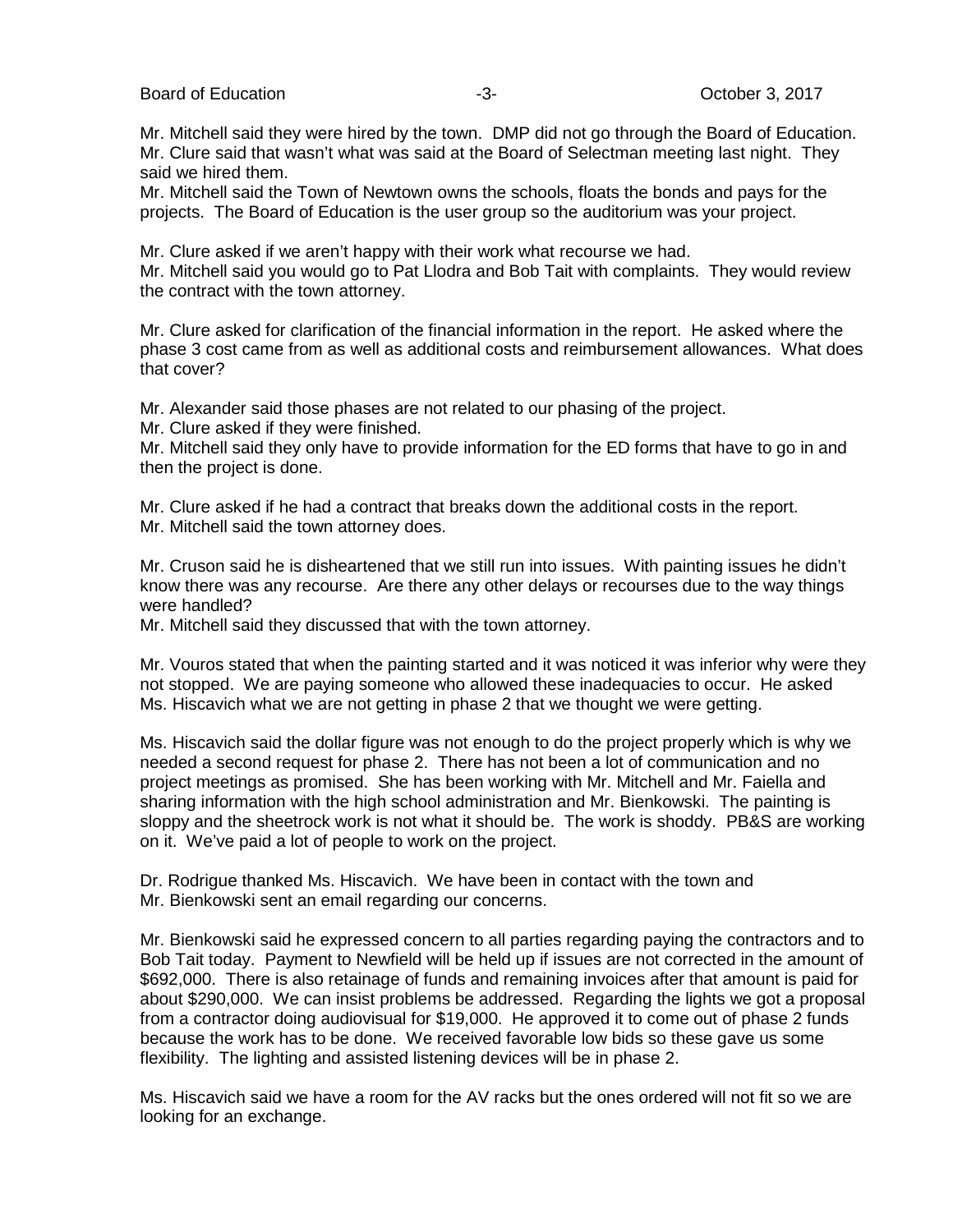Mrs. Leidlein asked if the Board could determine if that payment to Newfield could be withheld or who makes that determination.

Mr. Mitchell said he and Bob Tait would decide if the town should withhold the payment.

Dr. Rodrigue asked if we got an answer about the assisted listening device and state aide. Mr. Mitchell said we would get reimbursed. Mr. Mitchell said that phase 2 never came through PB&S.

Mr. Bienkowski stated that when phase 2 developed it was \$850,000. There was involvement by the Legislative Council suggesting the amount could be reduced. The conversation between Mrs. Llodra and Ms. Hoerauf indicated there was a reduction in fees to manage phase 2. They said the district could do it so it was reduced \$100,000.

Mr. Clure asked if we could ask to review the services by DPM.

Mr. Alexander said we did not hire them but we can request the town review their services.

Mr. Mitchell said you could request that PB&S and the town review the contract.

Mr. Alexander said we would need a motion to add it to the agenda.

MOTION: Mrs. Harriman-Stites moved to add a discussion and possible action on the DPM contract for the high school auditorium project. Mr. Clure seconded. Motion passes unanimously.

Mrs. Leidlein was concerned going into phase 2 and overseeing this phase and asked the best way to go forward.

Mr. Mitchell said the next step is phase 2 work on what was bid on the project. They are overseeing the equipment portion of it.

Mrs. Ku said their scope is to handle the theater package with rigging and sound and working with Mr. Faiella and Ms. Hiscavich with regular meetings and updates. Mrs. Harriman-Stites said Mr. Faiella is important as he has managed projects in the past.

Transportation Update:

Dr. Rodrigue reported that the task force was underway, met last Friday and discussed feedback from the first month of school. They will meet tomorrow night to work in subgroups. There is a sense of urgency. Some major concerns of top priority are buses being on time, student wait time at the schools and length of rides. There are still issues but the system is getting better. She will update parents as they meet.

Mr. Vouros asked if we needed police presence and where.

Dr. Rodrigue said we need an officer at Head O'Meadow and Reed in the afternoon. There is a long line of cars waiting to get into Head O'Meadow on Mondays because of CCD.

Mrs. Harriman-Stites asked if there was a cost for the police. Dr. Rodrigue said Chief Viadero offered help in any area and he supplies officers as needed.

Mrs. Leidlein requested that the committee look at ride times on buses for non-Newtown schools and if the number of buses allocated are needed and might reduce ride time for our students.

Mr. Vouros asked how the adolescent students were doing.

Dr. Rodrigue said she has heard from parents, students and teacher and they saw a difference at home and in school right away. We will collect data as well. Middle and the high school will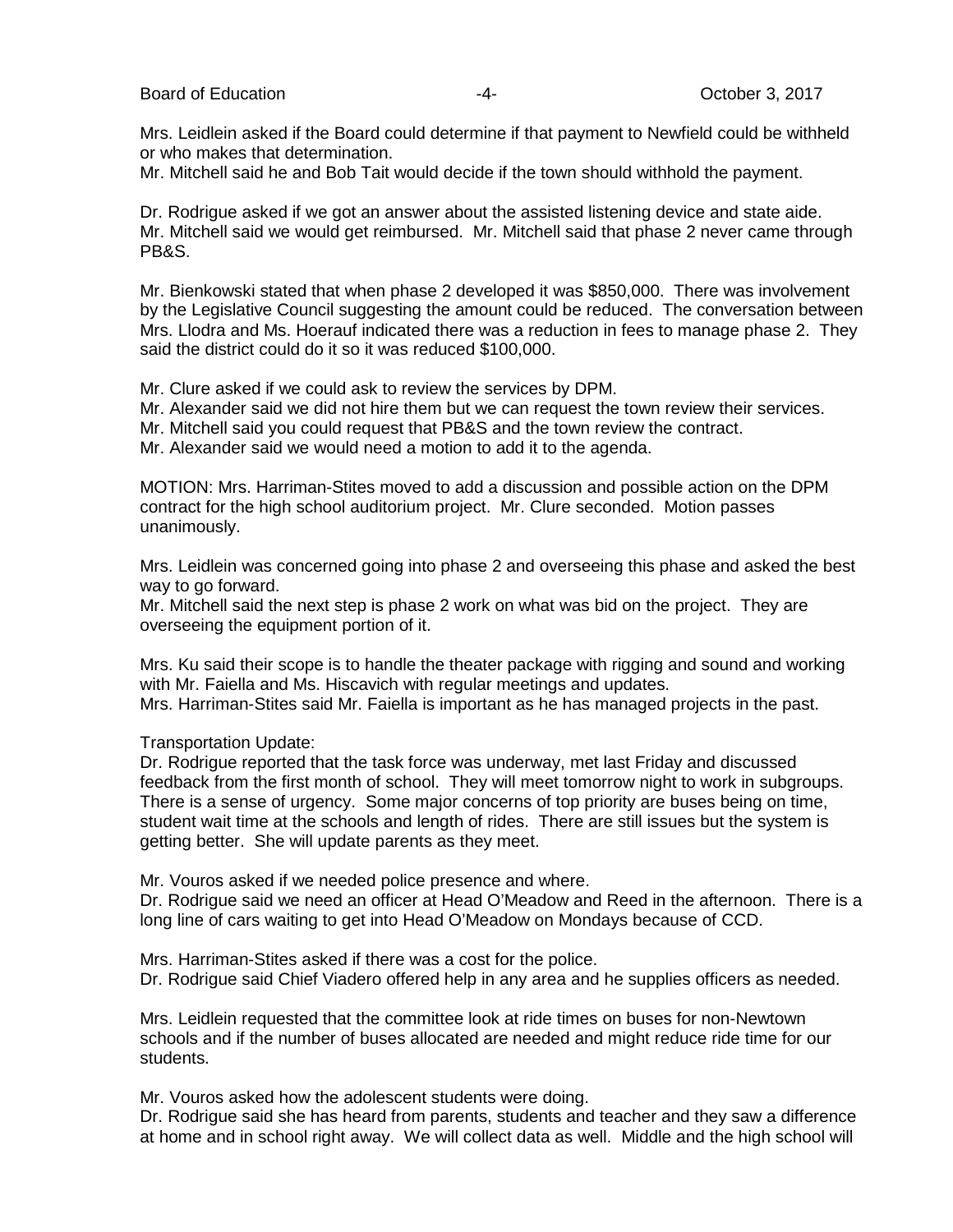look at attendance and truancy to see how this is working. They want to wait at least one semester so there will be a report in January.

### Item 6 – New Business

Minutes of September 19, 2017:

MOTION: Mrs. Ku moved that the Board of Education approve the minutes of September 19, 2017. Mr. Clure seconded. Vote: 5 ayes, 1 abstained (Mr. Cruson)

### Item 7 – Public Participation

Alex Amaru, 6 Fern Lane, is pursuing his masters degree and asked why we had the school based health center. He was asked to speak to Dr. Rodrigue after the meeting.

Discussion and Possible Action on the DPM Contract:

MOTION: Mrs. Harriman-Stites moved that the Board of Education request that the Board of Selectman and the Public Building and Site Commission review the STV/DPM contract regarding their management of the high school auditorium project Phase 1.

Mrs. Leidlein added "specifically the items compiled by Michelle Hiscavich, Director of K-12 Fine and Applied Arts, and the Public Building and Site Commission."

Mrs. Leidlein asked Mr. Bienkowski to speak to this motion

Mr. Bienkowski felt that they had to be more specific in what they wanted them to look at and what the result would be.

Mrs. Leidlein said they should review whether payment should be made.

Mr. Bienkowski said that there are components of this project not managed to our satisfaction which comes to a matter of opinion whether it's in the scope or not. Why didn't they address the work when we commented that it was not what we wanted? We will have to give them specific examples where the contractor didn't do what they should have done which will have to be compared to the outline of the contract according to PB&S.

Mrs. Leidlein said that Ms. Hiscavich has a list of items and PB&S also has items they believe are not done to the satisfaction of their board. We should review items compiled by Ms. Hiscavich regarding phase 1 of the project.

Mr. Vouros suggested getting the person's job description.

Mrs. Harriman-Stites said they can choose not to review this. We don't have anything else we can do but to kindly ask them to review it.

Mr. Alexander said Mr. Vouros had a point to have more detail but was concerned that the request will be tossed to the side.

Mr. Bienkowski said it is a proposal prepared by DMP based on what they believe the services they are required to perform are to be. It will say what the services are being paid for.

Mrs. Harriman-Stites asked who signed it. Mr. Bienkowski said it was signed by DPM, Bob Tait and Pat Llodra.

Mrs. Harriman-Stites asked when we sign a contract do we expect someone else to oversee the contractor do we assume we will be responsible.

Mr. Bienkowski said we assume responsibility.

Mr. Cruson wasn't sure we should assume anything without it being in the motion. Mrs. Harriman-Stites accepted his amendment to the motion.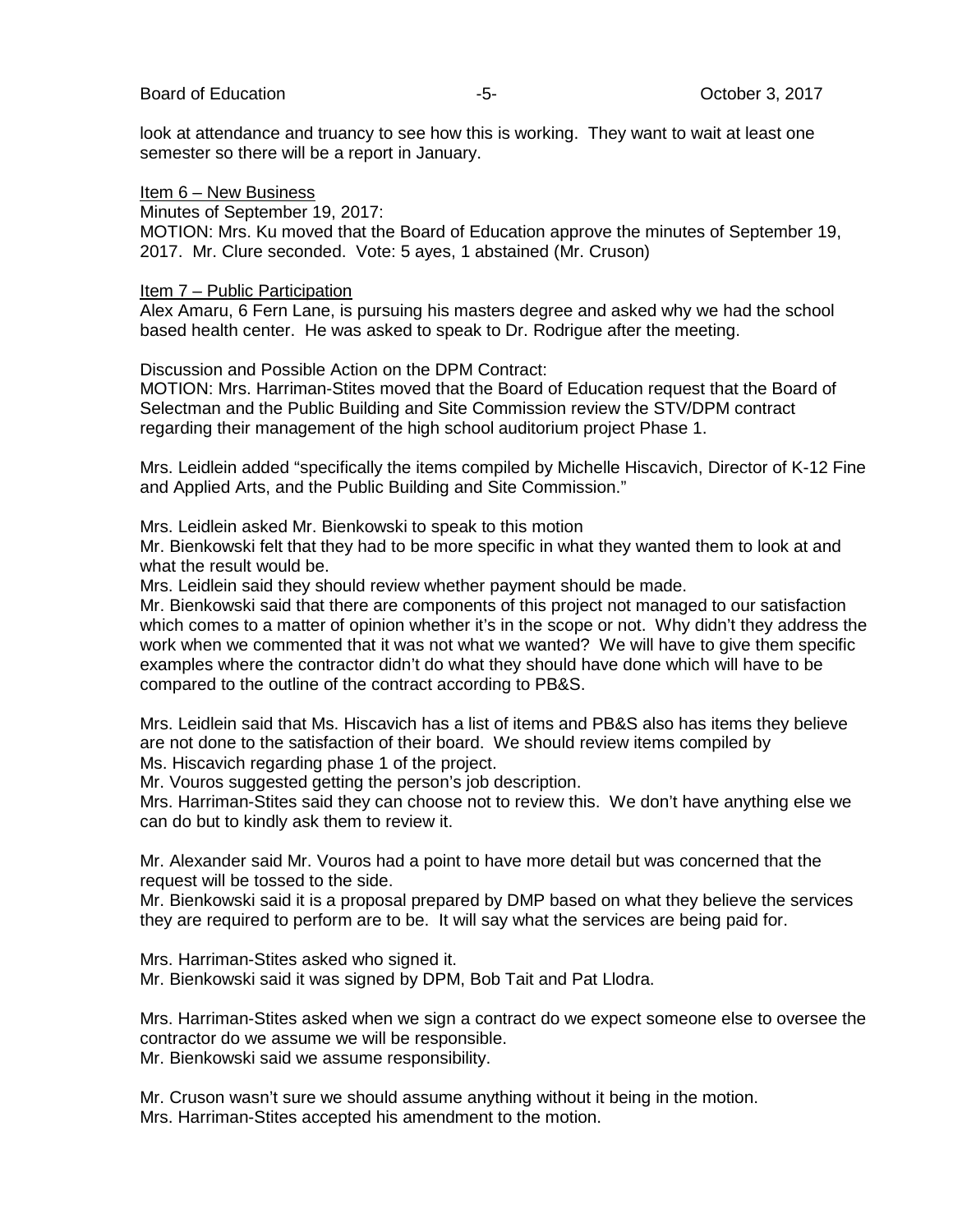Board of Education  $-6 -6-$  October 3, 2017

Mr. Cruson added "and withholding any payment until the review is completed." Mr. Alexander said he would not vote for this even with concerns for the project. He doesn't have enough information.

Final Motion: Mrs. Harriman-Stites moved that the Board of Education request that the Board of Selectman and the Public Building and Site Commission review the STV/DPM contract regarding their management of the high school auditorium project Phase 1, specifically the items compiled by Michelle Hiscavich, Director of K-12 Fine and Applied Arts, and the Public Building and Site Commission and withholding any payment until the review is completed. Mrs. Ku seconded. Vote: 6 ayes, 1 nay (Mr. Alexander) Motion passes.

Vote: 6 ayes, 1 nay (Mr. Alexander) Motion passes.

MOTION: Mrs. Ku moved that the meeting adjourn. Mr. Vouros seconded. Motion passes unanimously.

Item 8 – Adjournment The meeting adjourned at 9:06 p.m.

Respectfully submitted:

\_\_\_\_\_\_\_\_\_\_\_\_\_\_\_\_\_\_\_\_\_\_\_\_\_\_\_\_\_\_\_\_\_\_\_\_\_ Debbie Leidlein **Secretary**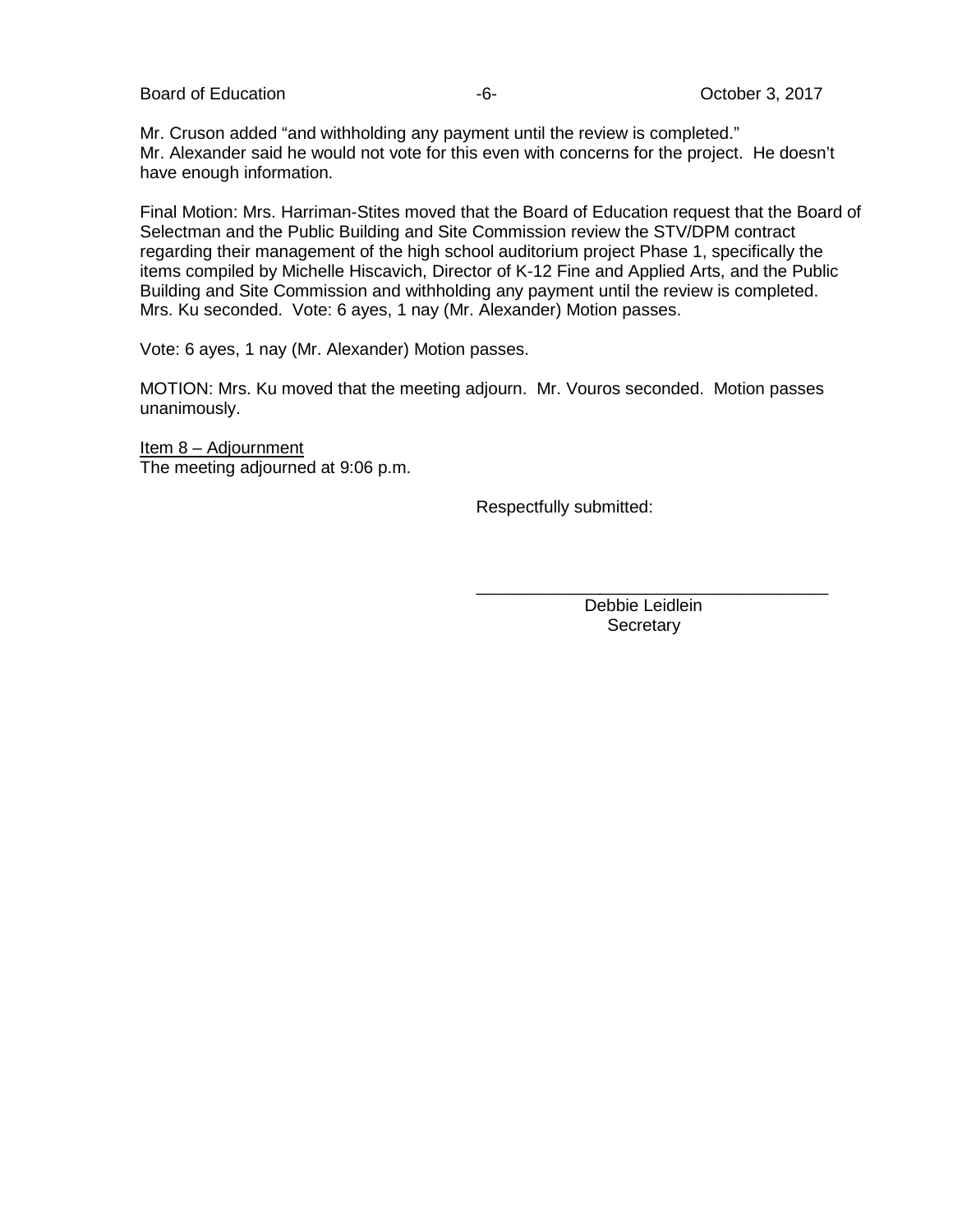TO: Dr. Lorrie Rodrigue

Michelle Hiscavich FROM:

September 22, 2017 DATE:

Please accept the donation of a Yamaha YTR200AAD Student Advantage Trumpet to Reed Intermediate School from Jennifer Delia, 10 Brookwood Drive, Newtown, CT and is valued at valued at \$989.85.

 $\overline{\mathcal{F}}$ 

Thank you.

 $\tilde{\mathcal{A}}$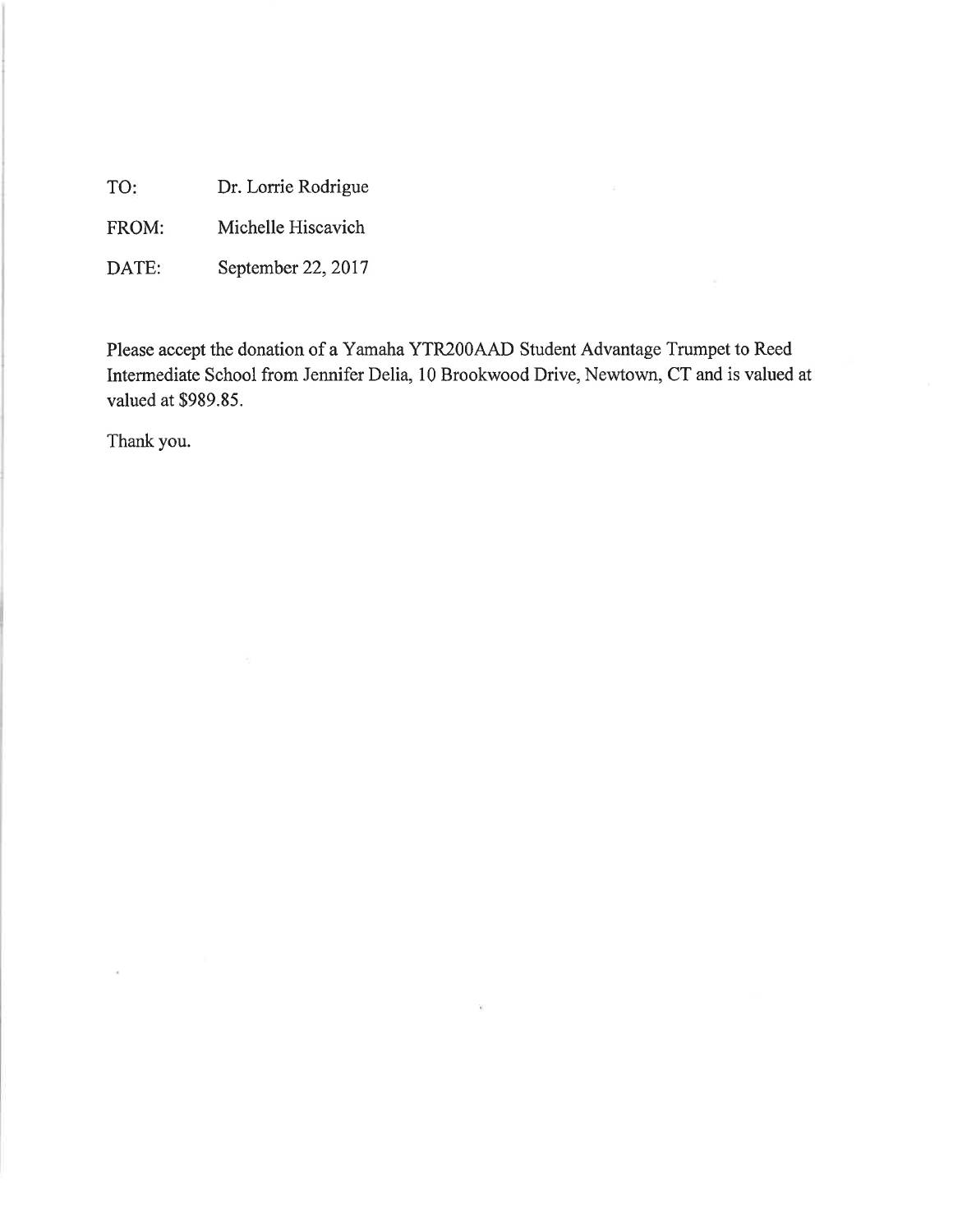





**Newtown High School Auditorium** 

Newtown, CT

**Monthly Report** to the Public Building and Site Commission September 26, 2017 updated September 29, 2017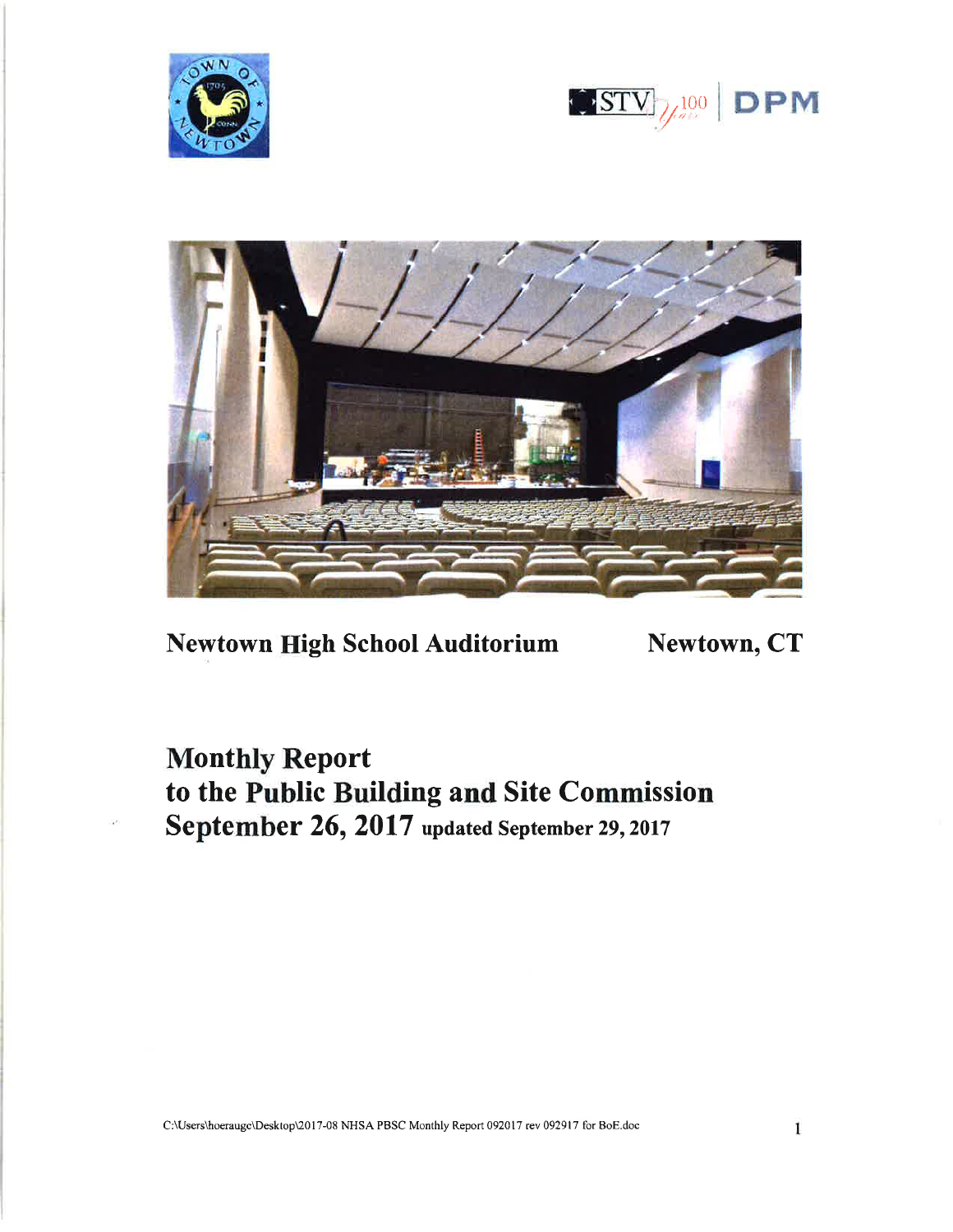



Newtown High School Auditorium Newtown, CT

# Monthly Report - September 29, 2017

### **Index**

|    | Activities this period (August 16 – September 29) 4             |
|----|-----------------------------------------------------------------|
| a) | <b>Construction Phase</b>                                       |
|    | b) Other Activities                                             |
|    | i. Owner-Supplied Vendors                                       |
|    | Programmed activities next period (September 30 – October 19)4  |
| a) | <b>Construction Phase</b>                                       |
| b) | <b>Other Activities</b>                                         |
|    |                                                                 |
|    |                                                                 |
|    |                                                                 |
|    |                                                                 |
| a) | Progress Photos taken September 15, 2017                        |
| b) | Project Budget, dated September 20, 2017                        |
| C) | Certificate of Substantial Completion, dated September 15, 2017 |
|    |                                                                 |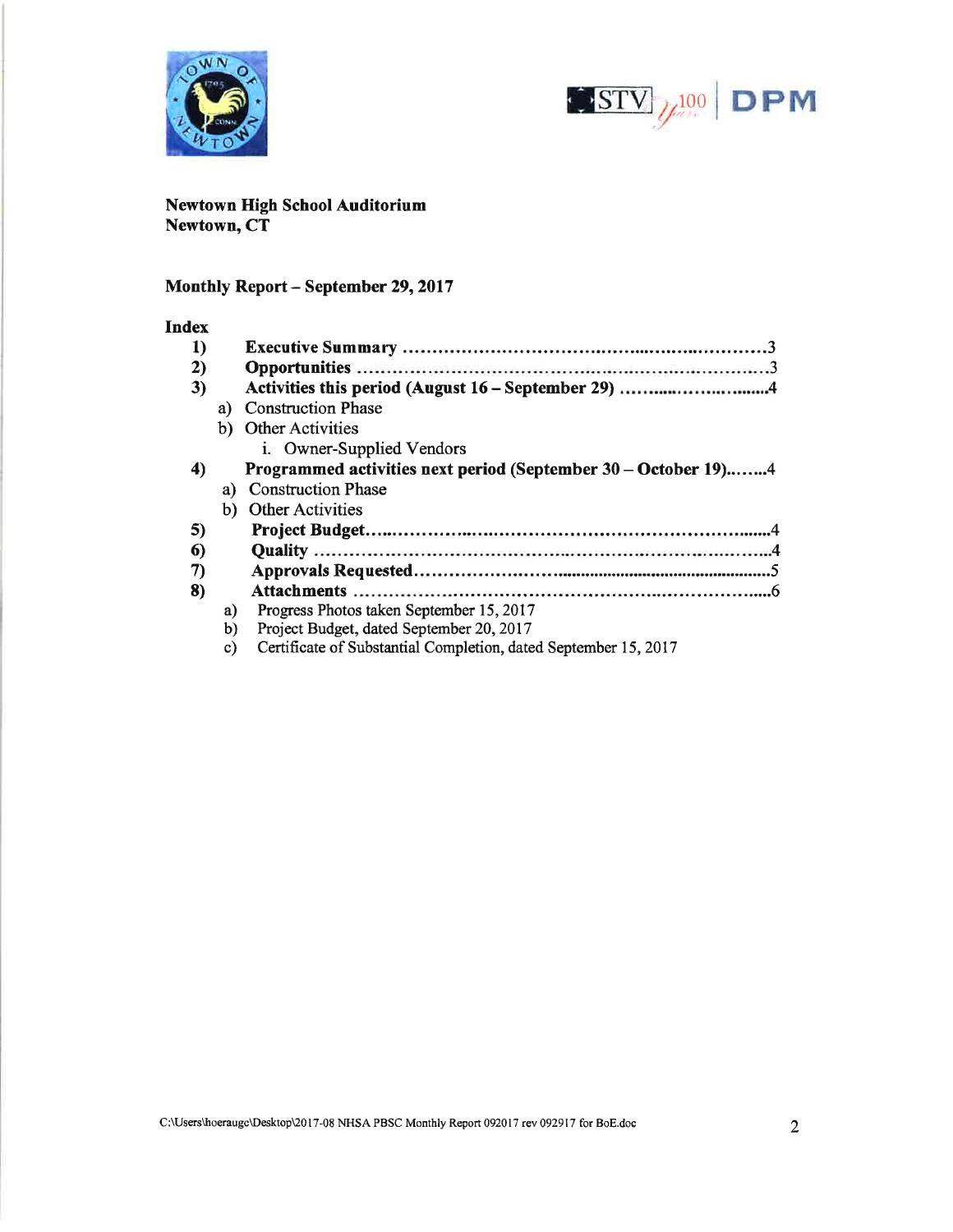



**Newtown High School Auditorium** Newtown, CT

**Monthly Report – September 20, 2017** 

#### $\bf{1}$ **Executive Summary**

Construction activities are complete except for remediation of punch list issues. A Certificate of Substantial Completion was issued September 1, 2017.

The majority of the punch list work involves quality control issues with the painting subcontractor. Newfield Construction continues to follow-up on these items with the painter. There are also a number of drywall finish issues and areas of the exposed concrete floor that require refinishing. A final review of all acoustical work and an inspection of all new seating will be conducted Sept. 20<sup>th</sup> with follow-up reporting and revision to the punch list if required. The team will incorporate owner-provided punch list items and follow-up.

Final inspections of the emergency systems by the Fire Marshal and Building Official are required prior to the issuance of the Certificate of Occupancy. Inspections require a shutdown of power to the auditorium and will be scheduled in coordination with the Facilities Department. At this time, Facilities is unable to schedule the test due to issues with existing breakers and equipment. The Certificate of Occupancy is on hold.

#### $2)$ **Opportunities and Challenges**

Change Orders approved and recommended to date for items other than maintenance items or added Phase II work total 1.7% of the original GMP. Total changes to the contract for construction exceed 7%.

The project has included significant change order work unrelated to the auditorium renovation scope in two categories: infrastructure work in support of Phase II and improvements to the HVAC distribution system not anticipated during CIP project budgeting. The total value of work added to the Phase I contract in these two areas exceeds \$165,500. The addition of this work depleted the owner's contingency and necessitated the deferral of three items to future funding. As a result, the reorienting of stage lighting, the ADA hearing -assist system and the additional of VFD controls to the existing supply fan at AHU-16 will not be able to be completed under this project.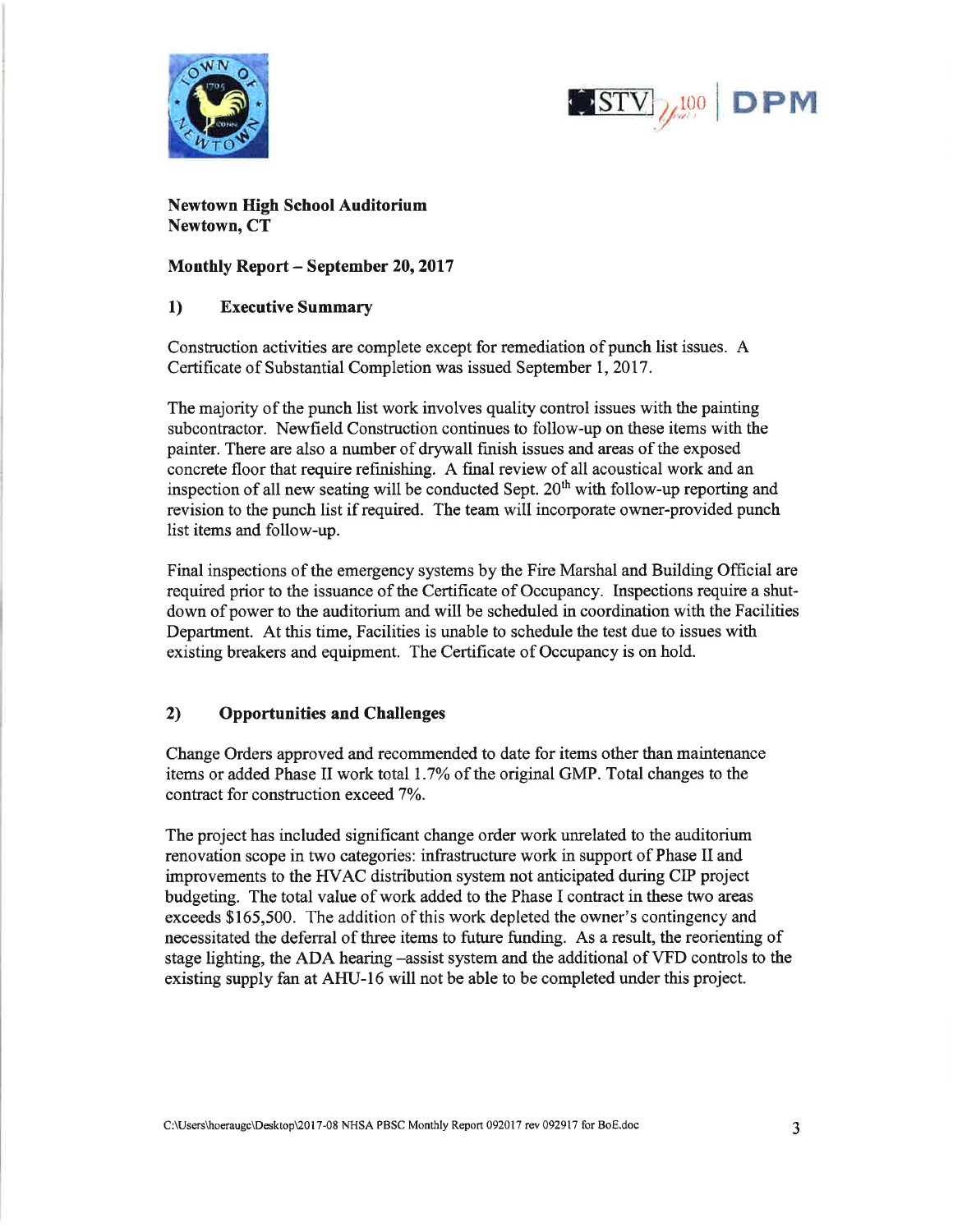



#### $3)$ Activities this period (August  $16$  – September 29)

# a) Construction Phase

- i. New stairs to stage have been installed and stained
- ii. Control booth wall finishes and all electrical work are completed
- iii. All handrails have been installed
- iv. New carpeting is completed
- v. Infrastructure and power panels for Phase II AV systems have been installed
- vi. All new HVAC equipment installation and balancing have been completed
- vii. Aisle lighting is completed and tested

# b) Other Activities

i. Coordination of Phase II work by Phase II consultants is ongoing

#### $4)$ Programmed activities next period (September 30 – future)

# b) Construction Phase

- i. House curtain and track scheduled for installation 10/02/2017
- ii. Final cleaning will be completed
- iii. All punch list work will be identified and remediated

# c) Other Activities

i. Other Coordination Meetings

Coordination with the building department and fire marshal continue through receipt of the Certificate of Occupancy.

ii. Demobilization

The CM has demobilized and there is no ongoing presence of construction activities on the site.

#### **Project Budget and Cash Flow Analysis** 5)

The final Project Budget is attached. The budget is based on contracts approved to date (consultant fees), the GMP amendment to the Owner  $-$  CM Agreement, approved Change Orders, proposed change orders and the estimated cost for the owner to complete the project. The current approved value of construction is \$3,027,272. The overall project budget continues to track on-budget for the \$3,600,000 total appropriated for this project.

# 6) Quality and Safety

Quality and response to project requirements will be maintained by the project team through-out the construction phase. No safety issues have occurred to date on the project.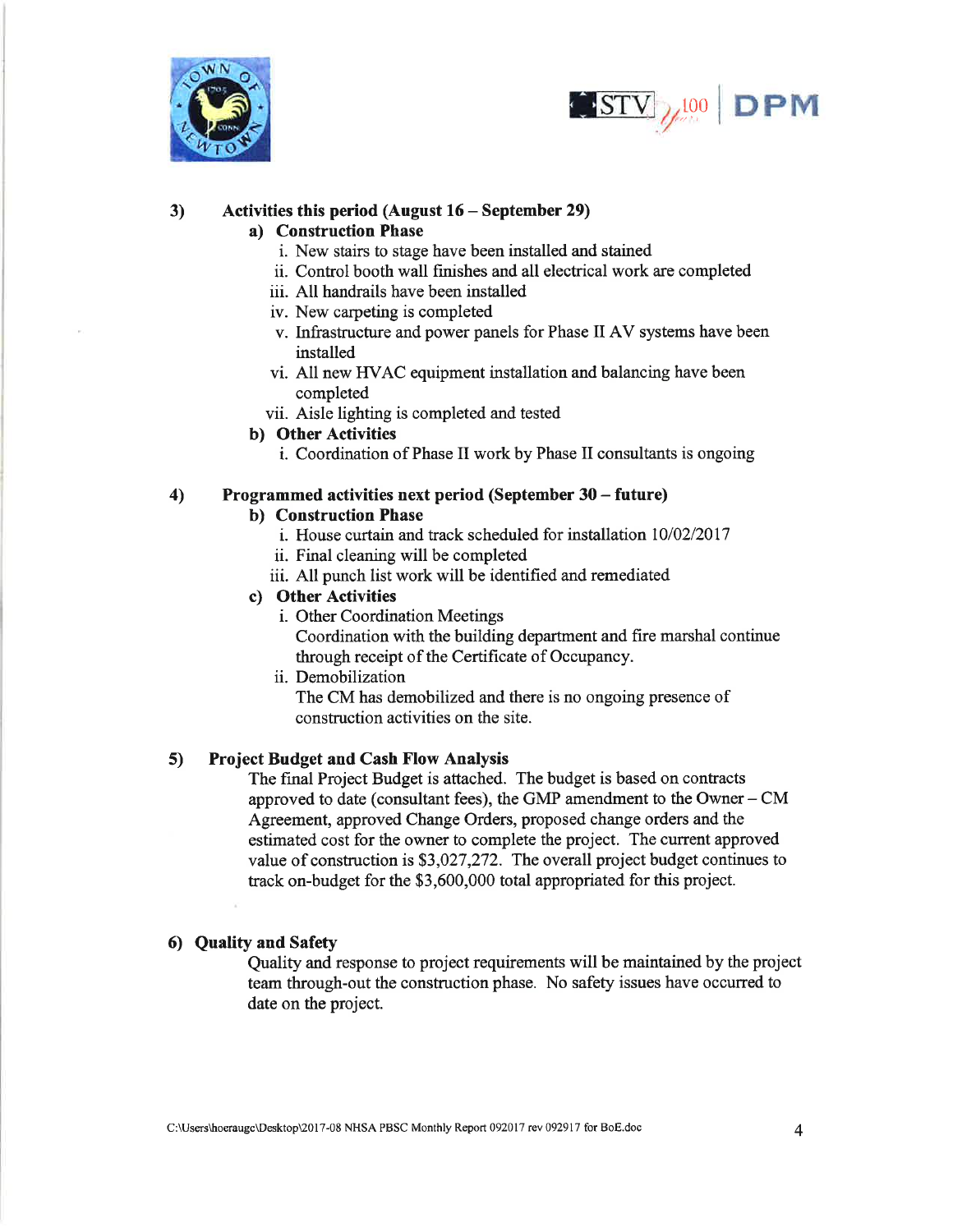



 $\mathcal{L}$ Pending Contract Changes to be Reviewed by the PBSC **Identified Additional Work to be Deferred to Phase II Funding:** RFI 85 - New Control at Existing Supply Fan Unit PR 4 — Assisted Listening System: Devices and system components for new hearing-assist system. PR 5 - Reorient Light Fixtures Above Stage: Current fixtures conflict with future rigging system.

> **Additional Change Orders Anticipated:** RFI 81 — Additional Lighting at Spiral Stair RFI 90 - Relocate Ceiling Hatch in Control Booth RFI 93 - Additional Exit Signs, as required by the Fire Marshal ASI 1 --- Relocation of Additional Conduit at Stage Walls

#### 8) **Attachments**

- a) Progress Photos, dated September 15, 2017
- b) Project Budget, dated September 29, 2017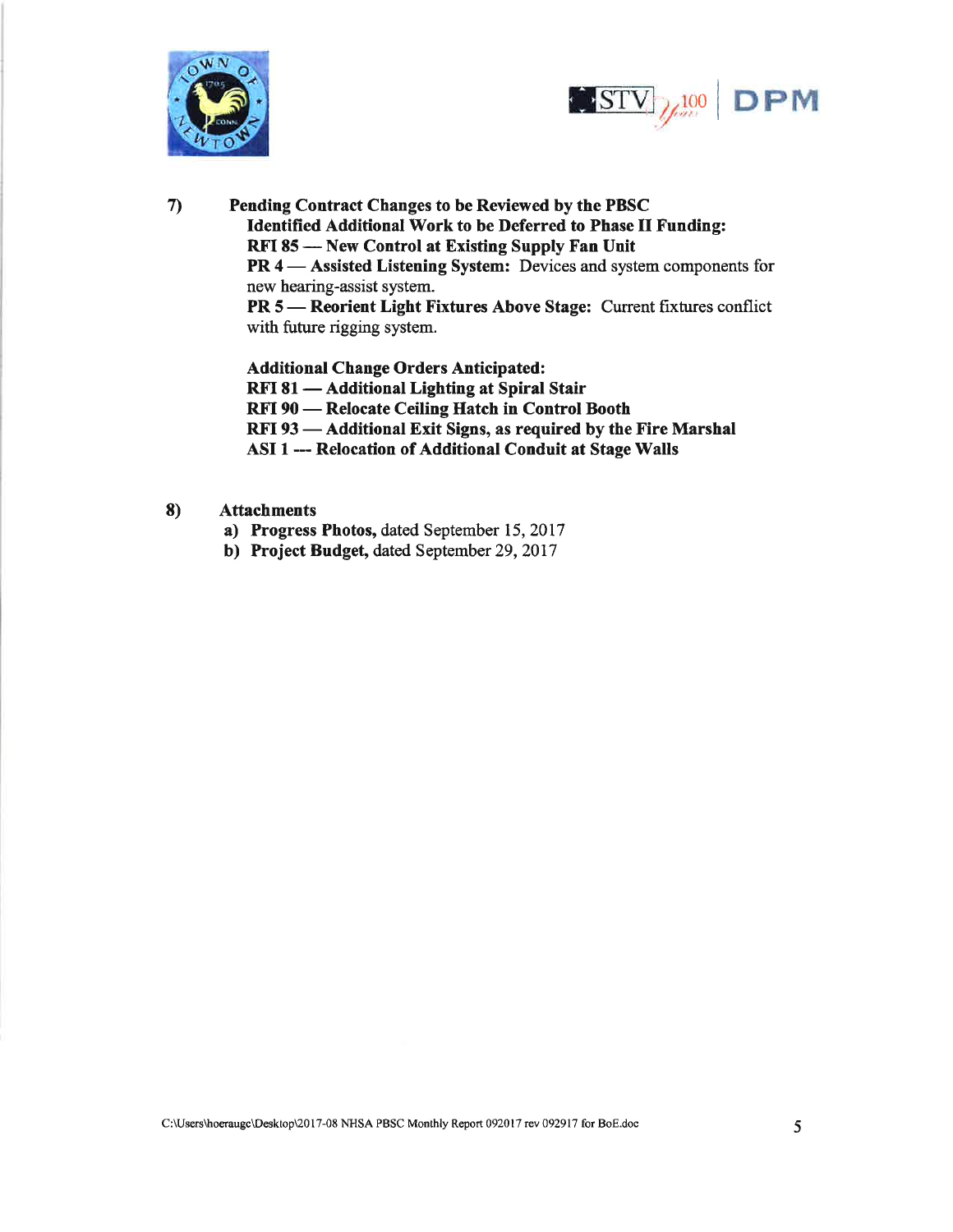



#### $9)$ **Progress Photos**



View of House from Stage (9/8/2017)



View of House from Stage Left (9/8/2017)

C:\Users\hoeraugc\Desktop\2017-08 NHSA PBSC Monthly Report 092017 rev 092917 for BoE.doc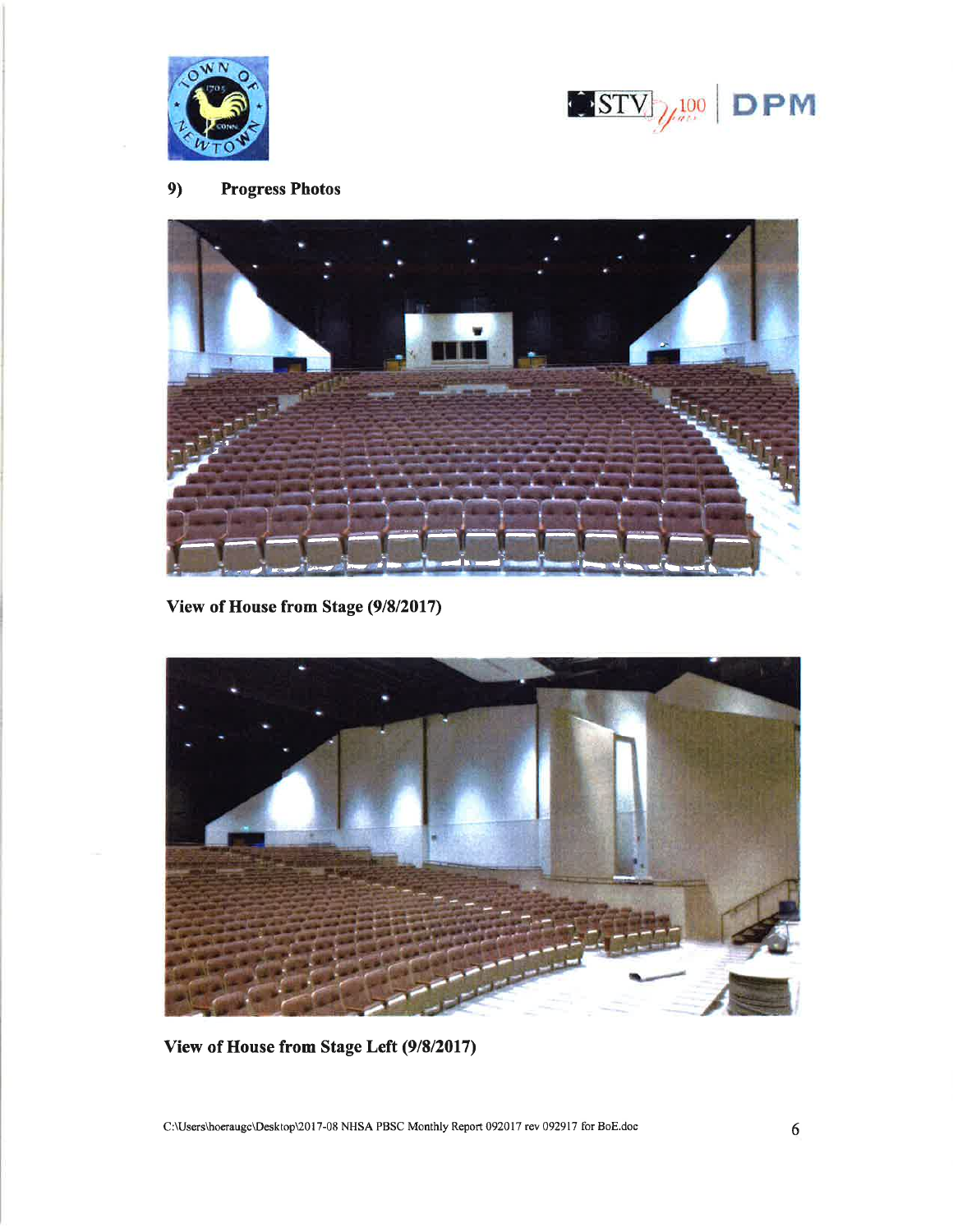





View of House and Stage from Control Booth (9/8/2017)



View of House from Raised Seating, Last Row, Right (9/8/2017)

C:\Users\hoeraugc\Desktop\2017-08 NHSA PBSC Monthly Report 092017 rev 092917 for BoE.doc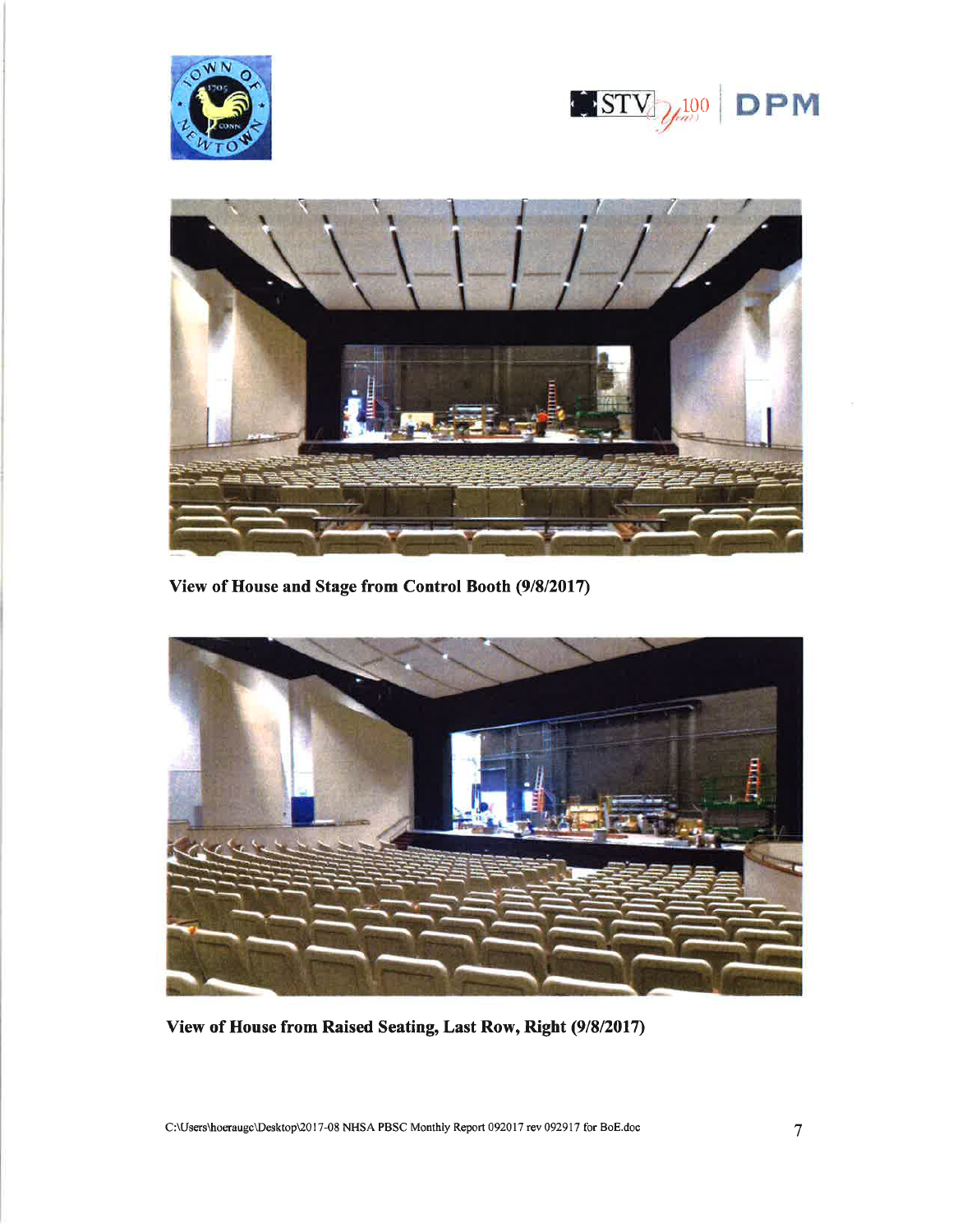





View of Control Booth (9/8/2017)



View of Stage From Box Seats, House Right (9/8/2017)

C:\Users\hoeraugc\Desktop\2017-08 NHSA PBSC Monthly Report 092017 rev 092917 for BoE.doc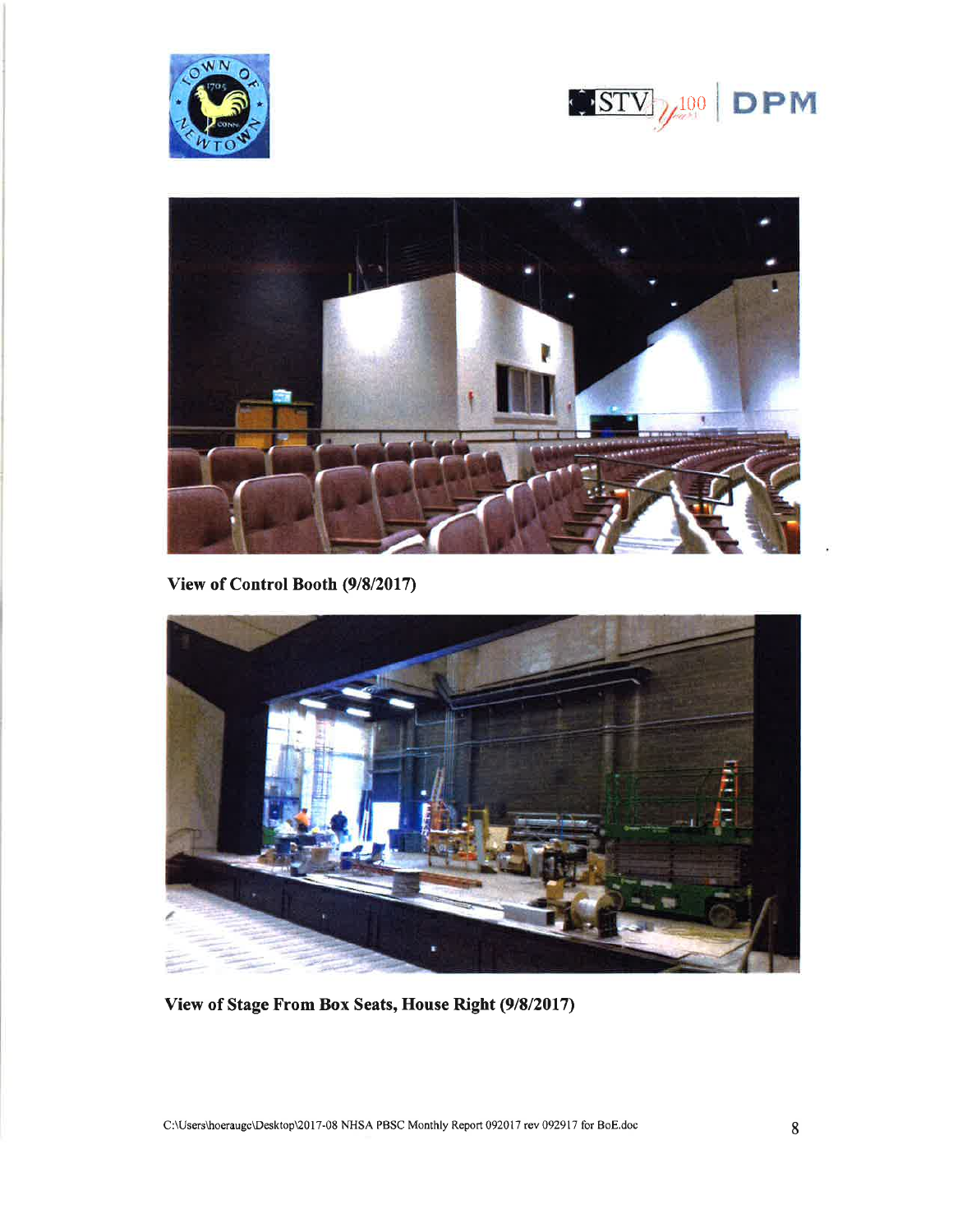





Side Aisle Behind Box Seats (9/8/2017)



Rigging Galleries Catwalks (9/8/2017)